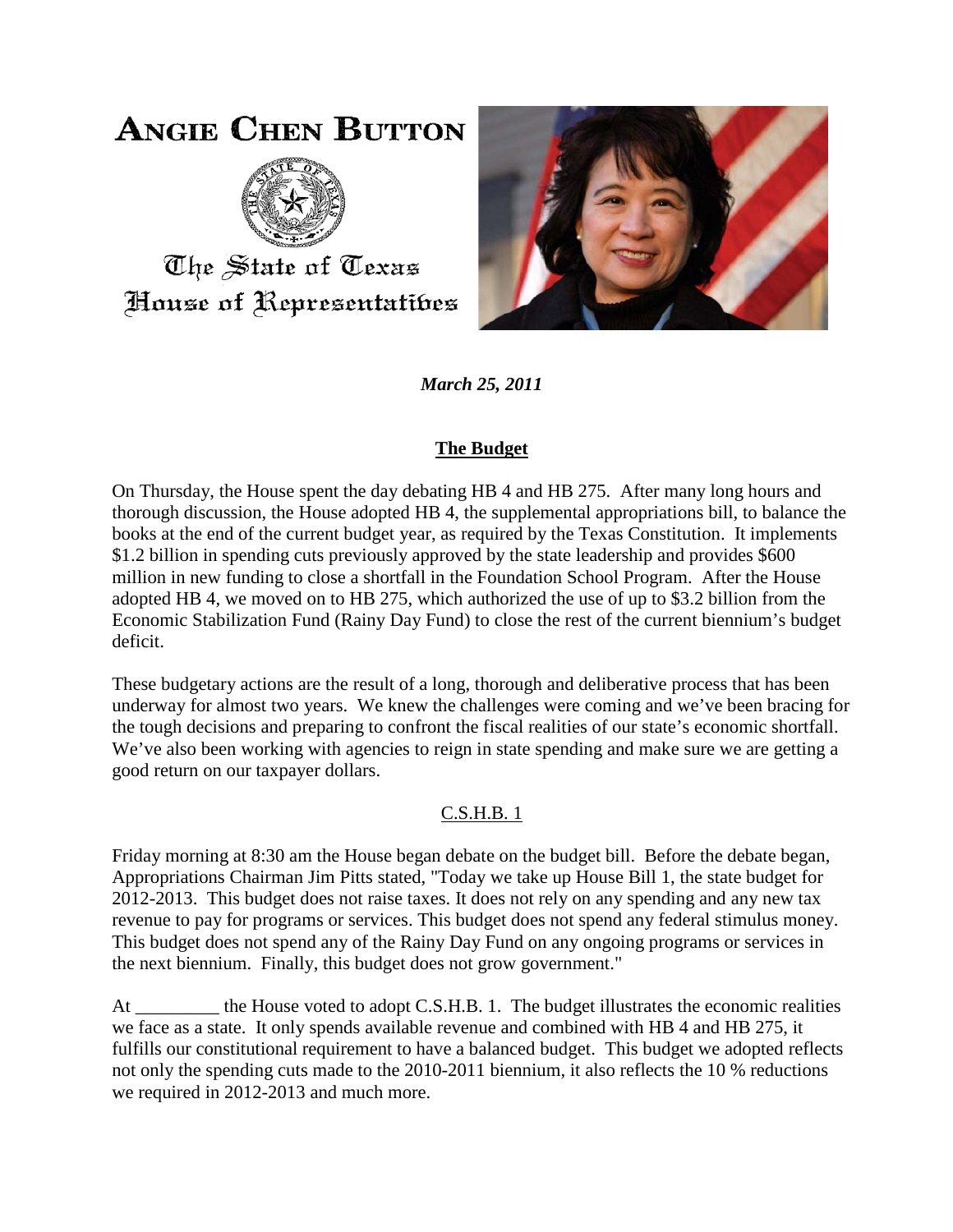The legislature must adopt a balanced budget with the limited resources we have to allocate. To balance the budget, many painful cuts that affect the lives of everyday Texans had to be made. I know there are human faces behind each cut made, but we owe it to future generations of Texans to make the tough decisions today in order to protect the Texas of tomorrow.

The good news is, this tough budgetary process has helped find efficiencies and savings in state government. Instead of assuming that each agency should get what it got last year, we forced them to take a hard look at their budgets and justify from scratch their need for our limited tax dollars. It was because we went through this painful process that we found the needed savings in order to balance our budget. This utilization of zero-based budgeting is a fundamental reform brought about by this legislature.

Texas' economic performance leads the nation due to the competitive advantages created by its pro-economic growth policy environment. Although Texas has not been spared hardships, the economic recession in the state has been milder than in California and the nation overall.

The House considered a \$164.5 billion budget proposal for 2012-13, which is about \$23 billion, or 12.3%, smaller than the current budget. General revenue funding which comes mostly from state taxes and fees will fall \$4.6 billion, or 5.2%, from current spending. The amount of general revenue spending is \$77.6 billion. The state's debt service would rise 18.5%, to \$3.3 billion in the budget we adopted.

I have heard from many of you during this process. I appreciate your input. The issue I heard the most on was education. I will go into more detail on all aspects of the budget in the coming weeks but right now I would like to address education.

Education is a major priority and remains so in this budget. 56% of the state's general revenue is spent on education which is actually a little more amount more than what has been spent in the previous years. The share of the pie is the same, but the problem is that the size of the pie has gotten smaller due to the economic downturn.

Through long hours and extensive study, many came to the conclusion that spending more money on education does not translate to better educational attainment and improved learning. I support innovation and efficiency in the educational system and believe recruiting and rewarding the best teachers is fundamental to improving our children's education.

Some facts that may help put things in perspective are:

- Over the last 20 years, total Texas public school expenditures increased 334.5%, an increase of 142% when adjusting for inflation.
- Per-pupil costs have skyrocketed in Texas from \$3,659 in 1987-88 to \$11,024 in the 2007- 08 school year, representing a 201% increase.
- Texas spends a higher percentage of its state budget on public education and higher education than other states on average.
- According to the National Center for Education Statistics, in 2007, Texas had the most public school employees of any state in the nation. This is surprising considering that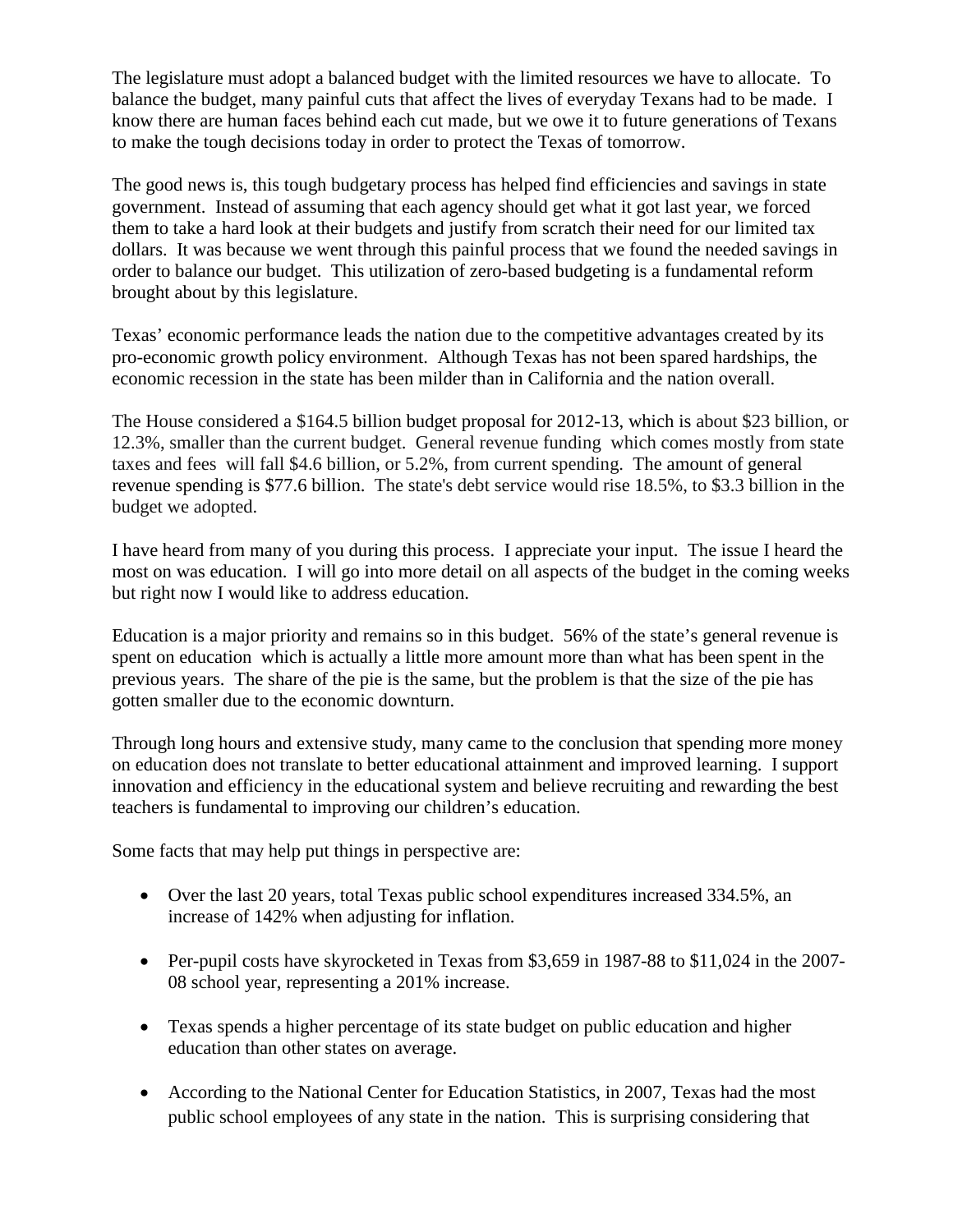California had 1.6 million more students in public schools. Even with more students, California had 52,090 fewer total school personnel than Texas in 2007.

- Total Texas public school expenditures increased 334.5% from 1987 to 2007, an increase of 142% when adjusting for inflation. Texas' central administrators had a larger increase in salaries over the last 20 years than teachers. Texas' per-pupil costs increased from \$3,659 in 1987 to \$11,024 in 2007, a 66% increase when adjusted for inflation. The national average increase was 54%.
- Texas' education staff increased 71.5% between 1989 and 2009, while student enrollment only increased 44.5%. The number and percentage of staff hired by Texas public schools increased at a higher rate for non-teaching staff (76.6%) than for teachers (66.8%) over the last 20 years.

The House will be bringing forward many education proposals that will reform many fiscal aspects of educational administration and provide significant budgetary savings. Specifically, HB 400 will implement new effective human resource management processes, reward effective teaching, eliminate unnecessary and costly mandates on school districts, and allow class size flexibility in K-4.



**Friendly Faces from Home**

**This week, some of The University of Texas at Dallas' best and brightest students representing the McDermott Scholarship Program, visited the Capitol. I had the opportunity to speak to them a little about the legislative process and what I have been doing so far this session. We discussed the importance of higher education not just to myself, but to the future of Texas.**